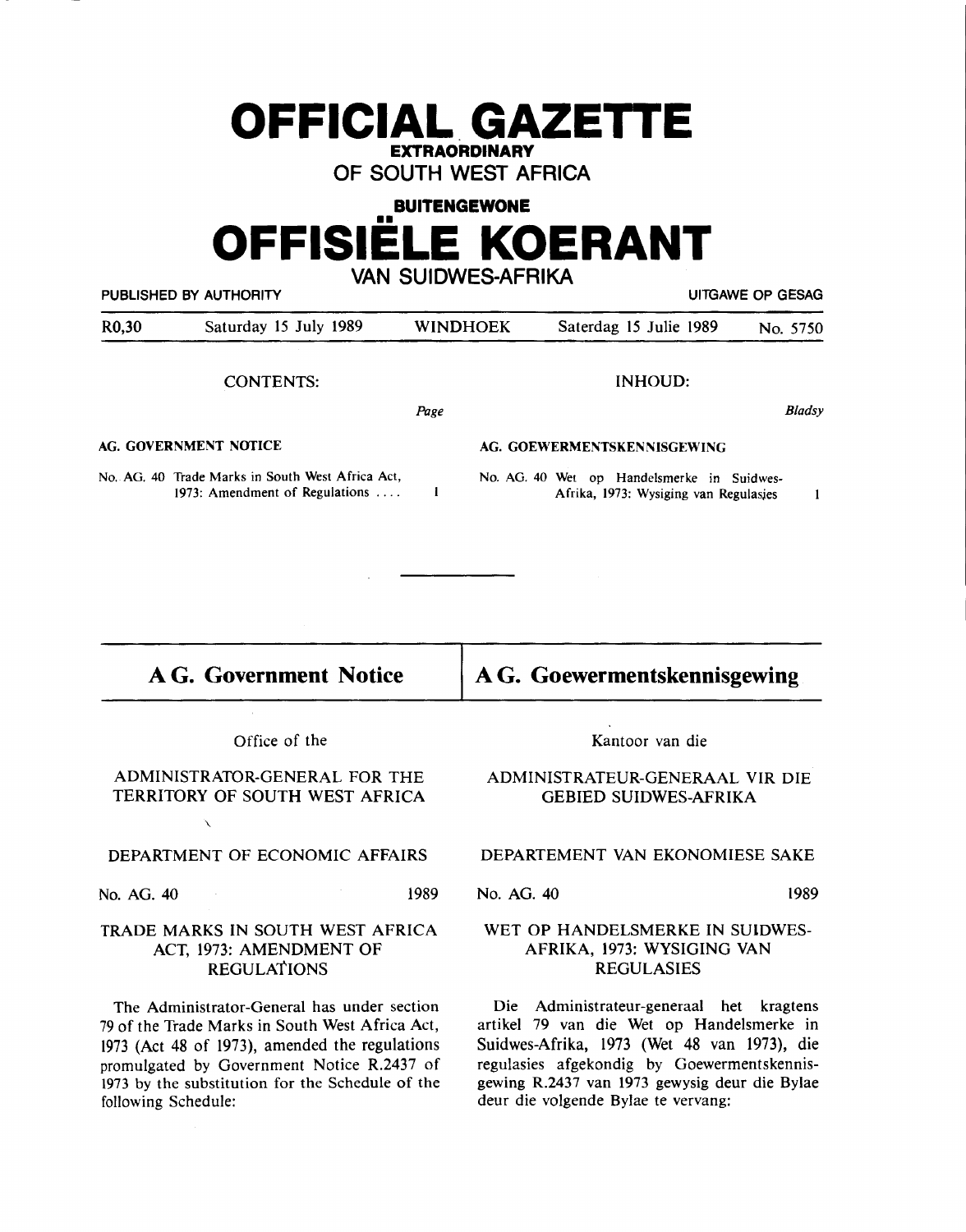#### "SCHEDULE

The following fees shall be payable in connection with an application, registration, document or other matter mentioned below, and such fees shall be payable before or at the time of doing the matter in respect of which they are payable:

#### "BYLAE

Die volgende gelde is betaalbaar in verband met 'n aansoek, registrasie, dokument of ander aangeleentheid hieronder genoem, en sodanige gelde is betaalbaar voor of tydens die verrigting van die saak ten opsigte waarvan hulle betaalbaar is:

| ltem<br>No. | Description                                                                                                                                                                         | Fees<br>R | Corres-<br>ponding<br>forms |  |
|-------------|-------------------------------------------------------------------------------------------------------------------------------------------------------------------------------------|-----------|-----------------------------|--|
|             | 1. Application to register a trade<br>mark for a specification<br>οf<br>goods or services included in<br>one class. (Section 10, 12 and 20<br>and regulation $11)$                  | 65,00     | SM.<br>$\mathbf{I}$         |  |
|             | 2. Additional representation of<br>trade<br>mark to accompany<br>application for registration.<br>(Regulation $12(3)$ )                                                             |           | SM <sub>2</sub>             |  |
| 3.          | Request<br>for statement<br>οf<br>grounds of decision. (Regula-<br>tion 73(1)(a))                                                                                                   | 54,00     | SM <sub>3</sub>             |  |
| 4.          | for<br>advertisement.<br>Request<br>(Sections 8 and 21 and regula-<br>tions 9(4) and 22)                                                                                            | 20,00     | SM <sub>4</sub>             |  |
| 5.          | Application for registration of<br>certification mark<br>for<br>a.<br>a<br>specification of goods or serv-<br>ices included in one class. (Sec-<br>tion 52 and regulation $77(1)$ . | 75,00     | SM -<br>5                   |  |
| 6.          | Notice of opposition to appli-<br>cation for registration. (Section<br>26 and regulation $23(2)$ )                                                                                  | 21,00     | SM -<br>6                   |  |
| 7.          | of<br>counter-statement.<br>Form<br>(Section 27 and regulation 24)                                                                                                                  | 10,00     | <b>SM</b><br>7              |  |
| 8.          | Additional fee for certification<br>mark:<br>(a) In terms of section 52 and<br>regulation $80(2)$                                                                                   | 120,00    | SM.<br>8                    |  |
|             | (b) In terms of section 52 and<br>regulation 89                                                                                                                                     | 65,00     | <b>SM</b><br>8              |  |
| 9.          | Renewal of registration before<br>notice given. (Sections 13 and<br>47 and regulation 41). For each<br>mark:                                                                        |           |                             |  |
|             | (a) for an ordinary registration                                                                                                                                                    | 30.00     | SM.<br>9                    |  |
|             | (b) For a certification mark $\ldots$<br>(c) For a defensive registration                                                                                                           | 30,00     | SM.<br>9                    |  |
|             | $mark \dots \dots \dots \dots \dots \dots \dots$                                                                                                                                    | 65,00     | <b>SM</b><br>9              |  |

| ltem<br>No. | Beskrywing                                                                                                                                                                | Gelde<br>R      | Verband-<br>houdende<br>vorms |        |
|-------------|---------------------------------------------------------------------------------------------------------------------------------------------------------------------------|-----------------|-------------------------------|--------|
| 1.          | Aansoek om 'n handelsmerk te<br>registreer vir 'n spesifikasie van<br>goedere of dienste ingesluit in<br>een klas. (Artikels 10, 12 en 20<br>en regulasie 11)             | 65,00           | SM <sub>1</sub>               |        |
| 2.          | Bykomende voorstelling van<br>handelsmerk wat aansoek om<br>registrasie moet vergesel (Regu-                                                                              |                 | SM <sub>2</sub>               |        |
| 3.          | Versoek om uiteensetting van<br>gronde van beslissing. (Regula-<br>sie 73(1)(a))                                                                                          | 54,00           | SM <sub>3</sub>               |        |
| 4.          | Versoek om bekendmaking (Ar-<br>tikels 8 en 21 en regulasies 9(4)<br>en 22)                                                                                               | 20,00           | $SM$ 4                        |        |
| 5.          | Aansoek om registrasie van 'n<br>waarmerkingsmerk ten opsigte<br>van 'n spesifikasie van goedere<br>of dienste ingesluit in een klas.<br>(Artikel 52 en regulasie 77(1)). | 75,00           | SM 5                          |        |
| 6.          | Kennisgewing van verset teen<br>aansoek om registrasie. (Artikel<br>26 en regulasie $23(2)$ )                                                                             | 21,00           | SM 6                          |        |
| 7.          | Vorm van teenverklaring. (Arti-<br>kel 27 en regulasie $24)$                                                                                                              | 10,00           | SM.                           | 7      |
| 8.          | Bykomende gelde vir waarmer-<br>kingsmerk:<br>(a) Ingevolge artikel 52 en regu-                                                                                           |                 |                               |        |
|             | lasie $80(2)$<br>(b) Ingevolge artikel 52 en regu-<br>lasie $89$                                                                                                          | 120,00<br>65,00 | SM -<br>SM.                   | 8<br>8 |
| 9.          | Hernuwing van registrasie<br>voordat kennis gegee word. (Ar-<br>tikels 13 en 47 en regulasie 41).<br>Vir elke merk:                                                       |                 |                               |        |
|             | (a) Vir 'n gewone registrasie<br>(b) Vir 'n waarmerkingsmerk.<br>(c) Vir 'n defensiewe registra-                                                                          | 30,00<br>30,00  | <b>SM</b><br>SM               | 9<br>9 |
|             | siemerk                                                                                                                                                                   | 65,00           | <b>SM</b>                     | 9      |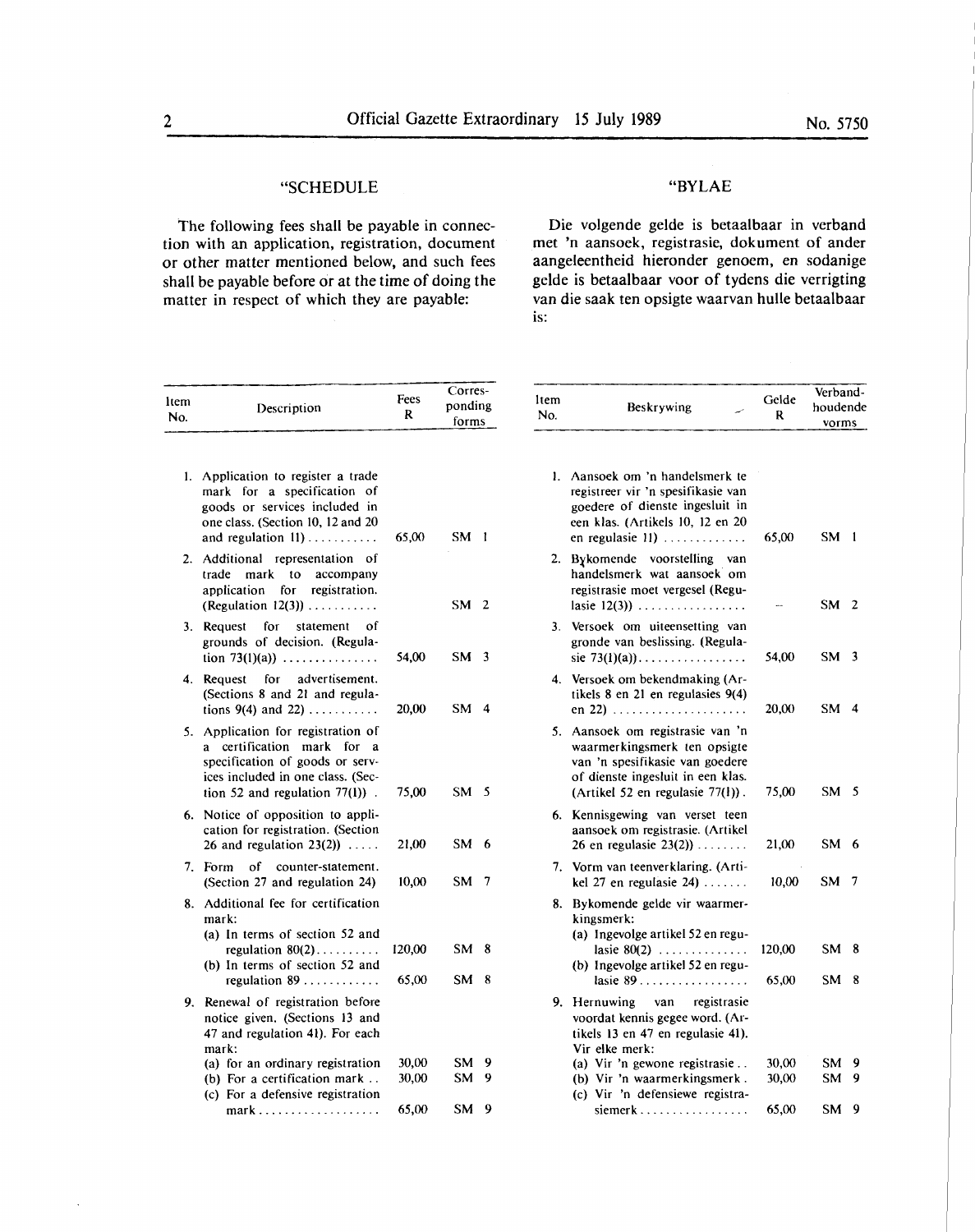$\hat{\mathcal{A}}$ 

 $\mathcal{L}^{\mathcal{L}}$ 

| 10. Renewal of registration of mark<br>after notice. (Regulation 42)                                                                                                                                                                               | Fees<br>as for<br>9(a),<br>(b)<br>and<br>(c) | SM 10          | 10. Hernuwing van registrasie van<br>merk na kennisgewing. (Regula-<br>sie 42) $\ldots$                                                                                                                               | Gelde<br>soos vir<br>$9(a)$ , (b)<br>en(c) | SM 10          |
|----------------------------------------------------------------------------------------------------------------------------------------------------------------------------------------------------------------------------------------------------|----------------------------------------------|----------------|-----------------------------------------------------------------------------------------------------------------------------------------------------------------------------------------------------------------------|--------------------------------------------|----------------|
| 11. Additional fee to accompany<br>renewal fee (Form SM 10)<br>within one month after adver-<br>tisement. (Regulation 42)                                                                                                                          | 10,00                                        | SM 11          | 11. Bykomende gelde wat hernu-<br>wingsgelde (vorm SM 10) binne<br>een maand na bekendmaking<br>moet vergesel. (Regulasie 42).                                                                                        | 10,00                                      | SM 11          |
| 12. Penalties for restoration of<br>trade mark removed for non-<br>payment of renewal fee. (Regu-<br>lation<br>43)                                                                                                                                 | 30,00                                        | SM 12          | 12. Boete vir herstel van handels-<br>merk wat geskraap is weens ver-<br>suim om hernuwingsgelde te<br>betaal. (Regulasie 43)                                                                                         | 30,00                                      | SM 12          |
| 13. Joint application by registered<br>proprietor and assignee to<br>register the assignee as subse-<br>quent proprietor of trade mark<br>upon same devolution of title<br>(Section 51 and regulation 47):<br>(a) For first mark $\dots\dots\dots$ | 15,00                                        | SM 13          | 13. Gesamentlike aansoek deur ge-<br>registreerde eienaar en sessiona-<br>ris om die registrasie van sessio-<br>naris as latere eienaar van die<br>handelsmerk, op dieselfde oor-<br>dragakte. (Artikel 51 en regula- |                                            |                |
| (b) For each additional mark.                                                                                                                                                                                                                      | 4,50                                         | SM 13          | sie 47):<br>(a) Vir eerste merk<br>(b) Vir elke bykomende merk.                                                                                                                                                       | 15.00<br>4,50                              | SM 13<br>SM 13 |
| 14. Application to register a subse-<br>quent proprietor of a trade<br>mark upon the same devolution<br>of title. (Section 51 and regula-<br>tion $48$ ):                                                                                          |                                              |                | 14. Aansoek om registrasie van 'n<br>opvolgende eienaar van 'n han-<br>delsmerk, op dieselfde oordra-<br>gakte. (Artikel 51 en regulasie<br>48):                                                                      |                                            |                |
| (a) For first mark $\dots\dots\dots$<br>(b) For each additional mark.                                                                                                                                                                              | 15,00<br>4,50                                | SM 14<br>SM 14 | (a) Vir eerste merk<br>(b) Vir elke bykomende merk.                                                                                                                                                                   | 15,00<br>4,50                              | SM 14<br>SM 14 |
| 15. Sworn declaration in support of<br>statement of case accompany-<br>ing Form SM 13 or 14. (Regula-                                                                                                                                              |                                              | SM 15          | 15. Beëdigde verklaring ter onder-<br>steuning van uiteensetting van<br>saak wat vorm SM 13 of 14 ver-<br>gesel. (Regulasie 50)                                                                                       |                                            | SM 15          |
| 16. Application to dissolve associa-<br>tion between one registered<br>trade<br>mark<br>and<br>another<br>registered trade mark. (Section<br>$36(6)$ and regulation $37(2)$ :                                                                      |                                              |                | 16. Aansoek om ontbinding van as-<br>sosiasie tussen een geregistreer-<br>de handelsmerk en 'n ander ge-<br>registreerde handelsmerk. (Ar-<br>tikel $36(6)$ en regulasie $37(2)$ ):                                   |                                            |                |
| For each mark $, \ldots$<br>17. Application for alteration of<br>address or address for service.<br>(Section 32 or 77(2) and regula-                                                                                                               | 10,00                                        | SM 16          | Vir elke merk<br>17. Aansoek om verandering van<br>adres of adres vir bestelling.<br>(Artikel 32 of 77(2) en regulasie                                                                                                | 10,00                                      | SM 16          |
| tion $8(2)$ :<br>For each entry                                                                                                                                                                                                                    | 2,50                                         | SM 17          | $8(2)$ :<br>Vir elke inskrywing                                                                                                                                                                                       | 2,50                                       | SM 17          |
| 18. Application for substitution of<br>applicant. (Section 49(7) or<br>$56(2)$ and regulation $55$ ):                                                                                                                                              |                                              |                | 18. Aansoek om vervanging van<br>applikant. (Artikel 49(7) of<br>$56(2)$ en regulasie 55):                                                                                                                            |                                            |                |
| (a) For first mark<br>(b) For each additional mark.                                                                                                                                                                                                | 15,00<br>4,50                                | SM 18<br>SM 18 | (a) Vir eerste merk<br>(b) Vir elke bykomende merk.                                                                                                                                                                   | 15,00<br>4,50                              | SM 18<br>SM 18 |
| 19. Application for correction of<br>clerical error or for permission<br>to amend application or docu-<br>ment. (Section 20(9), 32 or 56(1)<br>and regulations 63 and 89):                                                                         |                                              |                | 19. Aansoek om verbetering van 'n<br>klerklike fout of om magtiging<br>om 'n aansoek of dokument te<br>wysig. (Artikel 20(7), 32 of<br>56(1) en regulasies 62 en 89):                                                 |                                            |                |
| For each mark                                                                                                                                                                                                                                      | 2,50                                         | SM 19          | Vir elke merk                                                                                                                                                                                                         | 2,50                                       | SM 19          |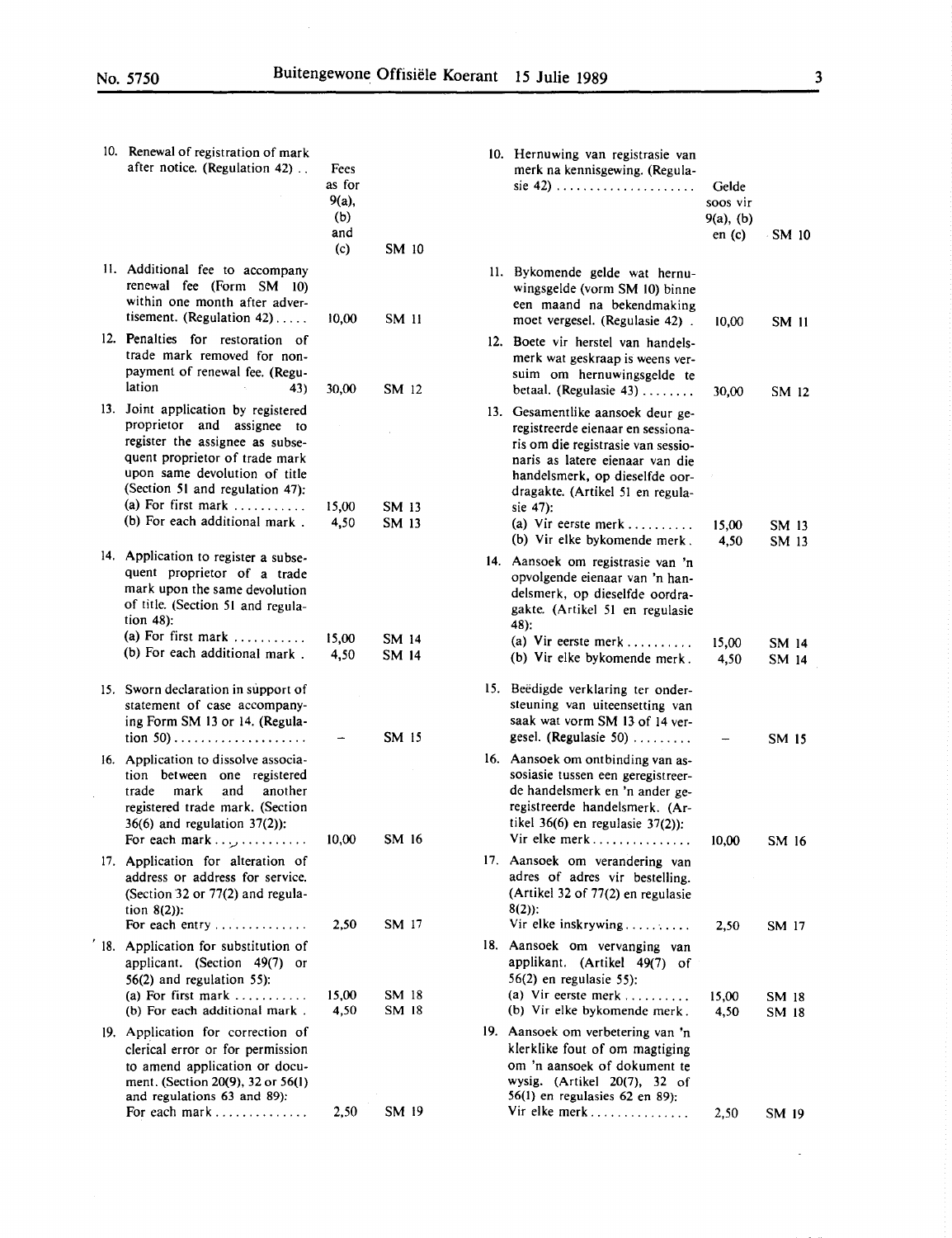|     | 20. Application to enter change of<br>description<br>Οf<br>name<br>or<br>proprietor<br>(or<br>registered<br>registered user) of trade mark in<br>the register. (Section 32 and<br>regulation 62):<br>For each mark                                  | 2,50           | <b>SM 20</b>   |  |
|-----|-----------------------------------------------------------------------------------------------------------------------------------------------------------------------------------------------------------------------------------------------------|----------------|----------------|--|
| 21. | Application by registered<br>proprietor to cancel entry in<br>register. (Section 32 and regula-<br>tion $62$ )<br>For each mark                                                                                                                     | 2,50           | <b>SM 21</b>   |  |
| 22. | Request to strike out goods or<br>services from those for which a<br>trade mark is registered. (Sec-<br>tion 32 and regulation $62$ )                                                                                                               | 2,50           | SM 22          |  |
| 23. | Request to enter disclaimer or<br>memorandum relating to a<br>trade mark. (Section 32 and<br>regulation $62)$                                                                                                                                       | 5,00           | <b>SM 23</b>   |  |
| 24. | Application to add to or alter a<br>trade mark (Section 34(1) and<br>regulation 67):<br>For each mark                                                                                                                                               | 20,00          | SM 24          |  |
| 25. | Request for search. (Regulation                                                                                                                                                                                                                     | 15,00          | SM 25          |  |
| 26. | Notice of order of court for<br>alteration or rectification of<br>register of trade marks. (Sec-<br>tion $33(4)$ , 36 and regulation<br>$75(1)$ :                                                                                                   |                |                |  |
| 27. | For each mark<br>Notification of application to<br>Court. (Section 65 and regula-<br>$\frac{1}{2}$ (100 73(2))                                                                                                                                      | 10,00<br>20,00 | SM 26<br>SM 27 |  |
|     | 28. Request for information (Cav-<br>eat) as to future proceedings.<br>(Regulation 70) $\ldots \ldots \ldots$                                                                                                                                       | 20,00          | SM 28          |  |
| 29. | Application for certificate of<br>the Registrar with reference to<br>the proposed assignment of a<br>registered trade mark. (Section<br>49(5) and regulation 54) $\ldots$ .                                                                         | 10.00          | SM 29          |  |
| 30. | Application for approval by the<br>Registrar of a proposed assign-<br>ment or of a transmission of a<br>trade mark resulting in exclu-<br>sive rights for different persons<br>in different parts of the terri-<br>tory. (Section 49(6) and regula- |                |                |  |
| 31. | Application to register a trade<br>mark as a defensive registra-<br>tion. (Section 53(l) and regula-<br>tion $17$ :                                                                                                                                 | 10,00          | SM 30          |  |
|     | For each mark                                                                                                                                                                                                                                       | 75,00          | SM 31          |  |

|     | 20. Aansoek om 'n verandering van<br>die naam of beskrywing van 'n<br>geregistreerde eienaar (of gere-<br>gistreerde gebruiker) van 'n<br>handelsmerk in die register aan<br>te teken. (Artikel 32 en regulasie<br>$62$ :<br>Vir elke merk       | 2,50  | <b>SM 20</b> |
|-----|--------------------------------------------------------------------------------------------------------------------------------------------------------------------------------------------------------------------------------------------------|-------|--------------|
|     | 21. Aansoek deur geregistreerde ei-<br>enaar om die intrekking van 'n<br>inskrywing in die register. (Arti-<br>kel 32 en regulasie 62):<br>Vir elke merk                                                                                         | 2,50  | SM 21        |
|     | 22. Versoek om die skrapping van<br>goedere of dienste uit dié waar-<br>voor handelsmerk geregistreer<br>is. (Artikel 32 en regulasie 62)                                                                                                        | 2,50  | SM 22        |
|     | 23. Versoek om inskrywing in regi-<br>ster van 'n prysgewing of 'n me-<br>morandum ten opsigte van 'n<br>handelsmerk. (Artikel 32 en re-                                                                                                         | 5,00  | SM 23        |
|     | 24. Aansoek om byvoeging tot of<br>wysiging aan 'n handelsmerk.<br>(Artikel 34(1) en regulasie 67):<br>Vir elke merk                                                                                                                             | 20,00 | <b>SM 24</b> |
| 25. | Versoek om nasoeking. (Regu-<br>lasie $69$ )                                                                                                                                                                                                     | 15,00 | SM 25        |
|     | 26. Kennis van hofbevel vir wysi-<br>ging of regstelling van register<br>van handelsmerke. (Artikels<br>33(4), 36 en regulasie 75(1)):<br>Vir elke merk                                                                                          | 10,00 | SM 26        |
| 27. | Kennisgewing van aansoek by<br>Hof. (Artikel 65 en regulasie<br>$73(2)$ )                                                                                                                                                                        | 20,00 | SM 27        |
| 28. | Versoek om inligting (Caveat)<br>oor toekomstige verrigting. (Re-<br>gulasie 70) $\ldots \ldots \ldots \ldots \ldots$                                                                                                                            | 20,00 | SM 28        |
| 29. | Aansoek om die Registrateur se<br>sertifikaat met betrekking tot<br>voorgenome sedering van 'n ge-<br>registreerde handelsmerk. (Ar-<br>tikel 49(5) en regulasie 54)                                                                             | 10,00 | SM 29        |
| 30. | Aansoek om goedkeuring deur<br>die Registrateur van 'n voorge-<br>nome aansoek om sessie of oor-<br>drag van 'n handelsmerk wat lei<br>tot eksklusiewe regte vir verskil-<br>lende dele van die Gebied. (Ar-<br>tikel $49(6)$ en regulasie $54)$ | 10,00 | SM 30        |
| 31. | registrasie<br>Aansoek<br>om<br>van<br>handelsmerk as defensiewe regi-<br>strasie (Artikel 53(1) en regula-<br>sie 17):                                                                                                                          |       |              |
|     | Vir elke aansoek                                                                                                                                                                                                                                 | 75,00 | SM 31        |

 $\bar{\gamma}$ 

 $\sim$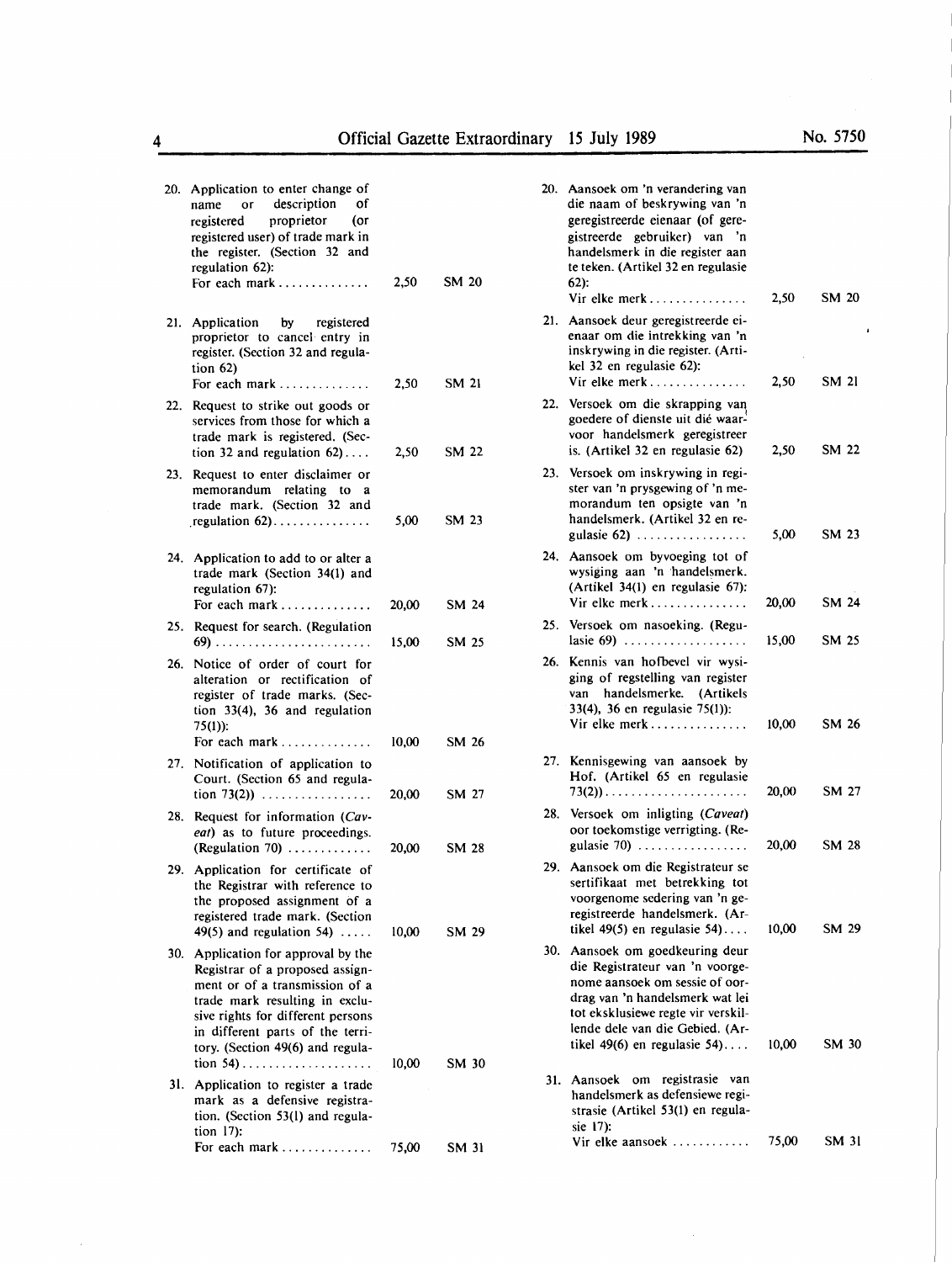| 32. | Application for registration of<br>defensive trade mark as ordi-<br>nary registration (Section 53(2)<br>and regulation $18(2)$ )                                                                                                    | 20,00         | SM 32          |  |
|-----|-------------------------------------------------------------------------------------------------------------------------------------------------------------------------------------------------------------------------------------|---------------|----------------|--|
| 33. | Application for registration of<br>ordinary trade mark as defen-<br>sive registration. (Section 53(2)<br>and regulation $18(1)$ )                                                                                                   | 40,00         | SM 33          |  |
| 34. | Application for registration of<br>registered user. (Section 48 and<br>regulation 56):<br>(a) For first mark<br>(b) For each additional mark.                                                                                       | 15,00<br>4,50 | SM 34<br>SM 34 |  |
| 35. | Application by registered<br>proprietor of trade mark for<br>variation of the registration of a<br>registered user thereof with<br>regard to the goods or services<br>or the conditions or restric-<br>tions. (Section 48(8)(a) and |               |                |  |
| 36. | regulation 58)<br>Application by registered prori-<br>etor of trade mark or by any of<br>the registered user by trade<br>mark for the cancellation of an<br>entry of a registered user<br>thereof. (Section 48(8)(b) and            | 15,00         | SM 35          |  |
|     | regulation $59$ )                                                                                                                                                                                                                   | 15,00         | SM 36          |  |
|     | 37. Application for cancellation of<br>entry of a registered user of a<br>trade mark. (Section 43(8) and<br>regulation $60$                                                                                                         | 15,00         | SM 37          |  |
|     | 38. Notice to the Registrar to inter-<br>vene in proceedings for the vari-<br>ation or cancellation of an<br>entry of a registered user of<br>trade mark. Section 48(9) and<br>regulation $61)$                                     | 20,00         | SM 38          |  |
|     |                                                                                                                                                                                                                                     |               |                |  |
|     | 39. Fees for registration of $-$<br>(a) dissolution of association<br>between marks. (Section<br>$38(2)$ and regulation $37(2)$ )<br>(b) assignment or transmission.<br>(Section 49 and regulation                                  | 5,00          | SM 39          |  |
|     | (c) registered user of a trade<br>mark of variations or can-<br>cellation thereof. (Section<br>48 and regulation $61(5)$ .                                                                                                          | 5,00<br>5,00  | SM 39<br>SM 39 |  |
| 40. | Application for honest concur-<br>rent user. (Section 17(2) and<br>regulation 20)                                                                                                                                                   | 40,00         | SM 40          |  |
|     | 41. Application for determination<br>for rights of parties. (Section                                                                                                                                                                |               |                |  |
|     | 17(3) and regulation $21$ )                                                                                                                                                                                                         | 40,00         | SM 41          |  |

|     | 32. Aansoek om registrasie van de-<br>fensiewe handelsmerk as gewo-<br>ne registrasie. (Artikel 53(2) en<br>regulasie $18(2)$ )                                                                                                                                                               | 20,00          | SM 32          |
|-----|-----------------------------------------------------------------------------------------------------------------------------------------------------------------------------------------------------------------------------------------------------------------------------------------------|----------------|----------------|
| 33. | Aansoek om registrasie van ge-<br>wone handelsmerk as defensie-<br>we registrasie. (Artikel 53(2) en<br>regulasie $18(1)$ )                                                                                                                                                                   | 40,00          | SM 33          |
| 34. | Aansoek om registrasie van ge-<br>registreerde gebruiker (Artikel<br>48 en regulasie 56):<br>$(a)$ Vir<br>eerste<br>merk<br>(b) Vir elke bykomende merk.                                                                                                                                      | 15,00<br>4,50  | SM 34<br>SM 34 |
| 35. | Aansoek deur geregistreerde ei-<br>enaar van handelsmerk om wy-<br>siging van die registrasie van 'n<br>geregistreerde gebruiker daar-<br>van ten opsigte van goedere of<br>dienste of die voorwaardes of<br>beperkings. (Artikel 48(8)(a) en                                                 |                |                |
| 36. | regulasie 58)<br>Aansoek deur geregistreerde ei-<br>enaar van handelsmerk of deur<br>enige van die geregistreerde ge-<br>bruikers van die handelsmerk<br>om die intrekking van 'n inskry-<br>wing van 'n geregistreerde ge-<br>bruiker<br>daarvan.<br>(Artikel<br>$48(8)(b)$ en regulasie 59) | 15,00<br>15,00 | SM 35<br>SM 36 |
|     | 37. Aansoek om intrekking van in-<br>skrywing van geregistreerde ge-<br>bruiker van handelsmerk. (Arti-<br>kel $48(8)(c)$ en regulasie 60)                                                                                                                                                    | 15,00          | SM 37          |
| 38. | Kennisgewing aan Registrateur<br>om toe te tree tot verrigtinge vir<br>die wysiging of intrekking van<br>'n inskrywing van 'n geregi-<br>streerde gebruiker van 'n han-<br>delsmerk. (Artikel 48(9) en re-                                                                                    |                |                |
| 39. | gulasie $61)$<br>Gelde vir registrasie van -<br>(a) ontbinding van assosiasie<br>tussen<br>merke. (Artikel 38                                                                                                                                                                                 | 20,00          | SM 38          |
|     | en regulasie $37(2)$ )<br>(b) sessie of oordrag. (Artikel                                                                                                                                                                                                                                     | 5,00           | SM 39          |
|     | 49 en regulasie 52 $, \ldots, \ldots$<br>(c) geregistreerde gebruiker van<br>'n handelsmerk of wysi-<br>gings of intrekking daar-<br>van. (Artikel 48 en regulasie<br>$61(5)$                                                                                                                 | 5,00           | SM 39          |
| 40. | Aansoek om eerlike gelyktydige<br>gebruik. (Artikel 17(2) en regu-<br>lasie 20) $\ldots$                                                                                                                                                                                                      | 5,00<br>40,00  | SM 39<br>SM 40 |
| 41. | Aansoek om die bepaling van<br>regte van partye. (Artikel 17(3)                                                                                                                                                                                                                               |                |                |
|     | en regulasie 21)                                                                                                                                                                                                                                                                              | 40,00          | SM 41          |